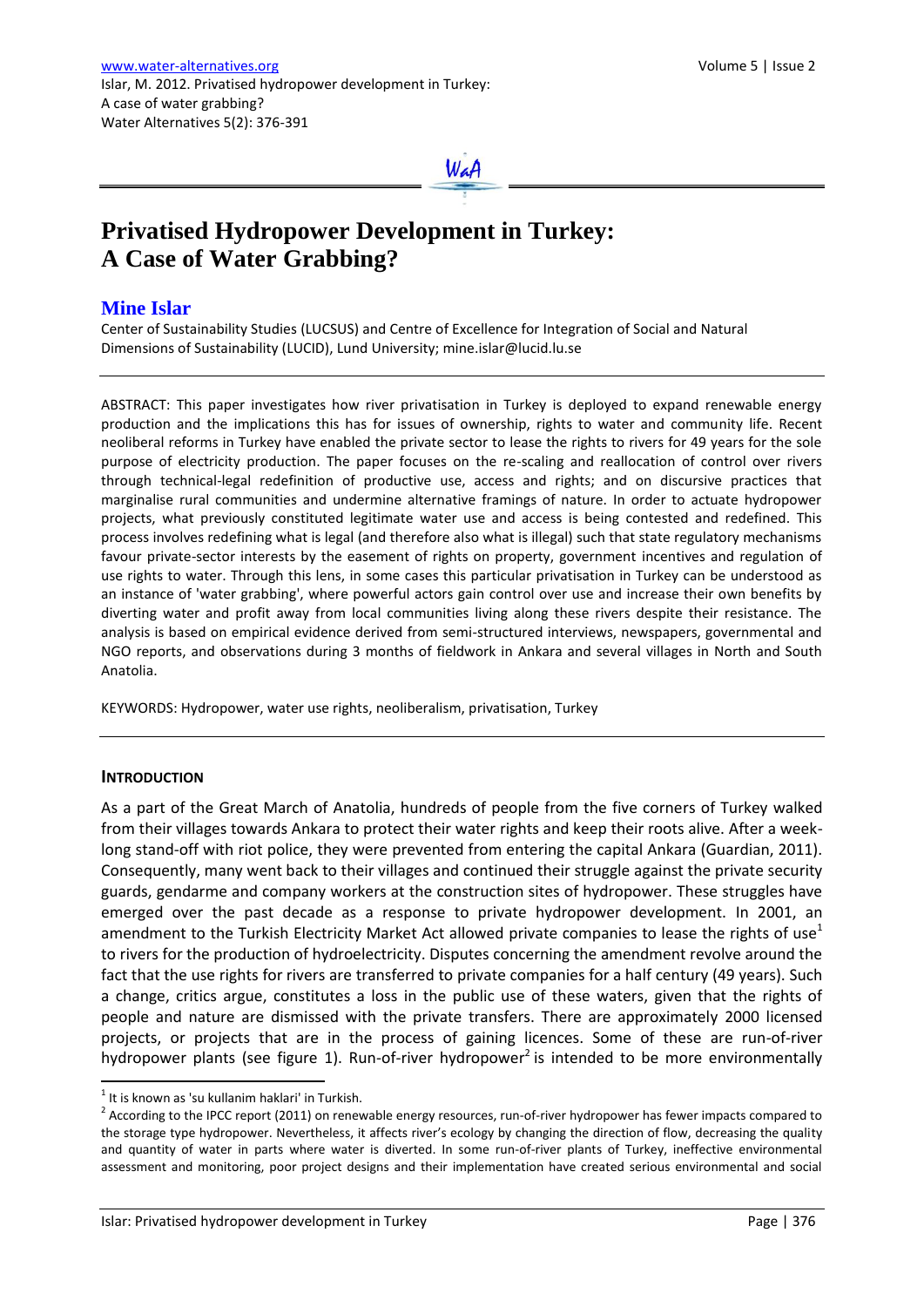friendly, but even better solutions generate their own problems. As it is argued in the IPCC report (2011), the extent to which run-of-river hydropower projects have adverse effects is highly site-specific (e.g. geographical, seasonal and demographical differences) and dependent on what resources are invested into mitigation of these impacts. In Turkey, some of these hydropower plants nevertheless lead to environmental destruction and social conflicts since water is diverted from its bed for kilometres without sufficient flow being released to the river bed. In these instances, the connection between downstream and upstream parts of the river is being blocked and this affects the river ecosystems, impeding fish migrations and ultimately the livelihoods of people living along rivers (Sekercioglu et al., 2011).



Figure 1. Run-of-river scheme (Source: National Renewable Energy Laboratory, 2001).

Use rights on water do not grant freehold, but rather resemble leasehold. Although limited, they are privately owned rights, and thus entail privatisation as defined by Swyngedouw (2005): "processes through which activities, resources, and the like, which had not been formally privately owned, managed or organised, are taken away from whoever or whatever owned them before – and transferred to a new property configuration that is based on some form of 'private' ownership or control". It is important to note the multiplicity and variety of property regimes, since a narrow definition of privatisation in the water sector suggests wholesale freehold ownership of water systems by the private sector. For instance, unlike land, water in the rural context is an exclusive commodity that is mobile, difficult to capture and can be reused. Water is also variable in time, space and quality, meaning that its privatisation is only possible in combination with a variety of methods, and various degrees of privatisation (see Haughton, 2002).

The government and business sector view this privatisation as a progressive solution to Turkey's energy deficit securing its geopolitical position as an energy corridor between Europe and Asia (Coskun, 2011). Turkey meets 75% of its energy demand from imported natural gas, petrol and coal and this accounts for a sizeable share of Turkey's current economic deficit. Accordingly, renewable energy is seen as a solution to Turkey's energy dependency on other countries (Baskaya et al., 2011). In line with EU ideals on renewable energy as an alternative to natural gas and fossil fuel, the Turkish government has initiated a reform package to promote electricity generation from renewable energy sources, and hydropower is considered a crucial source of energy production. In addition, the Turkish government

1

problems (for more information on negative environmental impacts of small hydropower plants in Turkey, see Baskaya et al., 2011).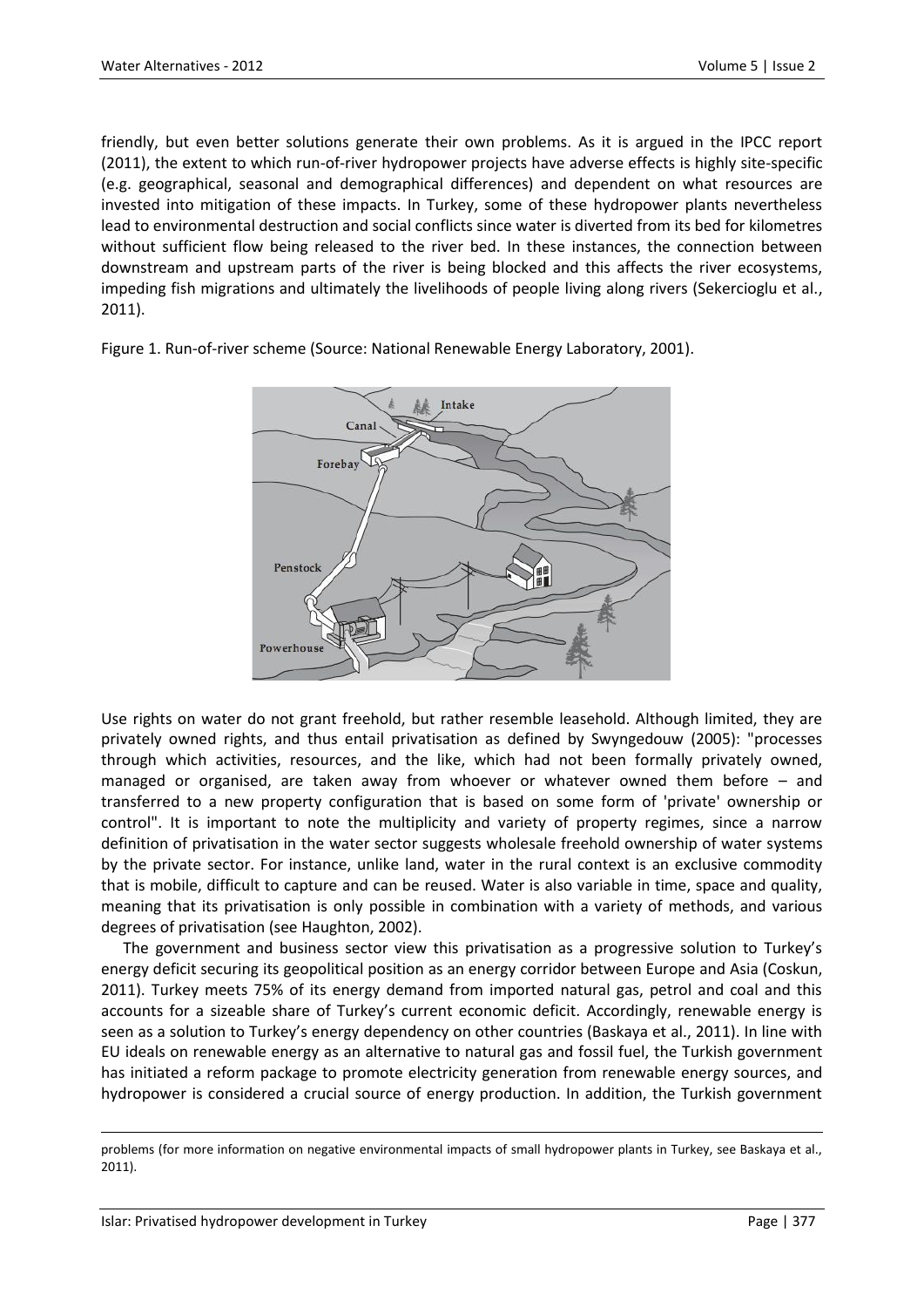also offers other reasons for privatising hydropower. One reason is that water which flows 'in vain' should instead be used to produce energy and decrease Turkey's dependence on external energy. Another reason given is that cheap energy is essential for the industrial sector thereby boosting Turkish competitiveness (Uzlu et al., 2011).

There are, however, opposition groups critical of current Turkish water policies.<sup>3</sup> These are composed of people ranging from local businessmen, lawyers, and doctors, to affected rural communities and villagers, to environmental groups and political parties. For instance, some lawyers question the arbitrary legal procedures in leasing hydroelectricity power plant projects and the ambiguities about who has duties and responsibilities in water management. Similarly, affected rural local communities and some environmental groups oppose the idea of privatisation because the water rights of local villagers and of the environment are neglected and transferred to private companies (Islar, 2012; RHDSN, 2011; TMMOB, 2011; Anadolu'yu vermeyecegiz, 2011). More than 10,000 km of Turkish river systems are being diverted into hydraulic structures used for electricity production as a result of these policies (RHDSN, 2011; Sekercioglu et al., 2011). Another argument voiced by critics of water privatisation is that if not designed properly, both the construction of the plants and the diversion of surface water into tunnels can have a decisive impact leading to forest destruction, loss of biodiversity and limited livelihood opportunities and even displacement of people (IPCC, 2011). Furthermore, the private control of use and access to rivers for 49 years raises issues of accountability, responsibility and inter-generational justice. Business secrecy and unclear rules of accountability for local and international companies make it difficult to keep track of the legitimate use of water (Mehta, 2006). It has been claimed, for instance, that water use rights agreements transfer risks and responsibilities to the private entities. In practice, however, the lack of competent monitoring by the state enables the private sector to implement environmentally and socially destructive projects.

Despite the controversies, the Turkish government's goal to "utilise all domestic renewable energy resources by 2023, which is the 100th anniversary of the republic", is galvanising this rush to reallocate water and land for the construction of hydropower plants (Ministry of Energy and Natural Resources strategic plan 2010; Islar, 2012). I argue that this rush to reallocate – through the state's regulatory mechanisms favouring private sector interests, the easement of rights on property and the allowance of environmentally destructive projects – can be considered 'water grabbing'. To clarify, the examples given in the paper are from initial stages of hydropower projects including licence and construction. A crucial point of the article is then that the effects and social conflicts surrounding water grabbing should not be reduced to the final stage of hydropower energy production because the licence and construction process in itself reconfigure water and land allocation and rights.

As a point of departure I consider and rephrase certain questions from the literature on land grabbing (in relation to the biofuel energy sector) and then apply these to the study of water grabbing for hydropower development in Turkey. I ask, for instance, whether the new rush to allocate water and land for hydropower fundamentally changes political, socio-economic and ecological relations around land and water. Moreover, I inquire into the actors and networks driving private investments in order to identify the centres of power. Furthermore, I examine the consequences for rural communities and the forms of resistance (Bernstein, 2010; Borras et al., 2011). The paper aims to find answers to these questions and broadly engage with debates deriving from the neo-liberal experience of Turkish politics, in relation to natural resource governance.

The paper starts with a brief discussion of the concept of water grabbing in relation to hydropower development. I then review Turkish hydropower development and discuss to what extent privatisation has changed the state's hydraulic mission. In this section, I also analyse the impact of neoliberalism on the role of the state and practices of water governance. Next I focus on global connections and financial aspects of privatised hydropower. Finally, I discuss the ecological and socio-economic implications of hydropower projects but only those that led to water use and land tenure conflicts in rural areas. The

 $\ddot{\phantom{a}}$ 

 $^3$  It is important to note that there is no homogenous opposition in terms of political stand, ideology, strategy, and tactics.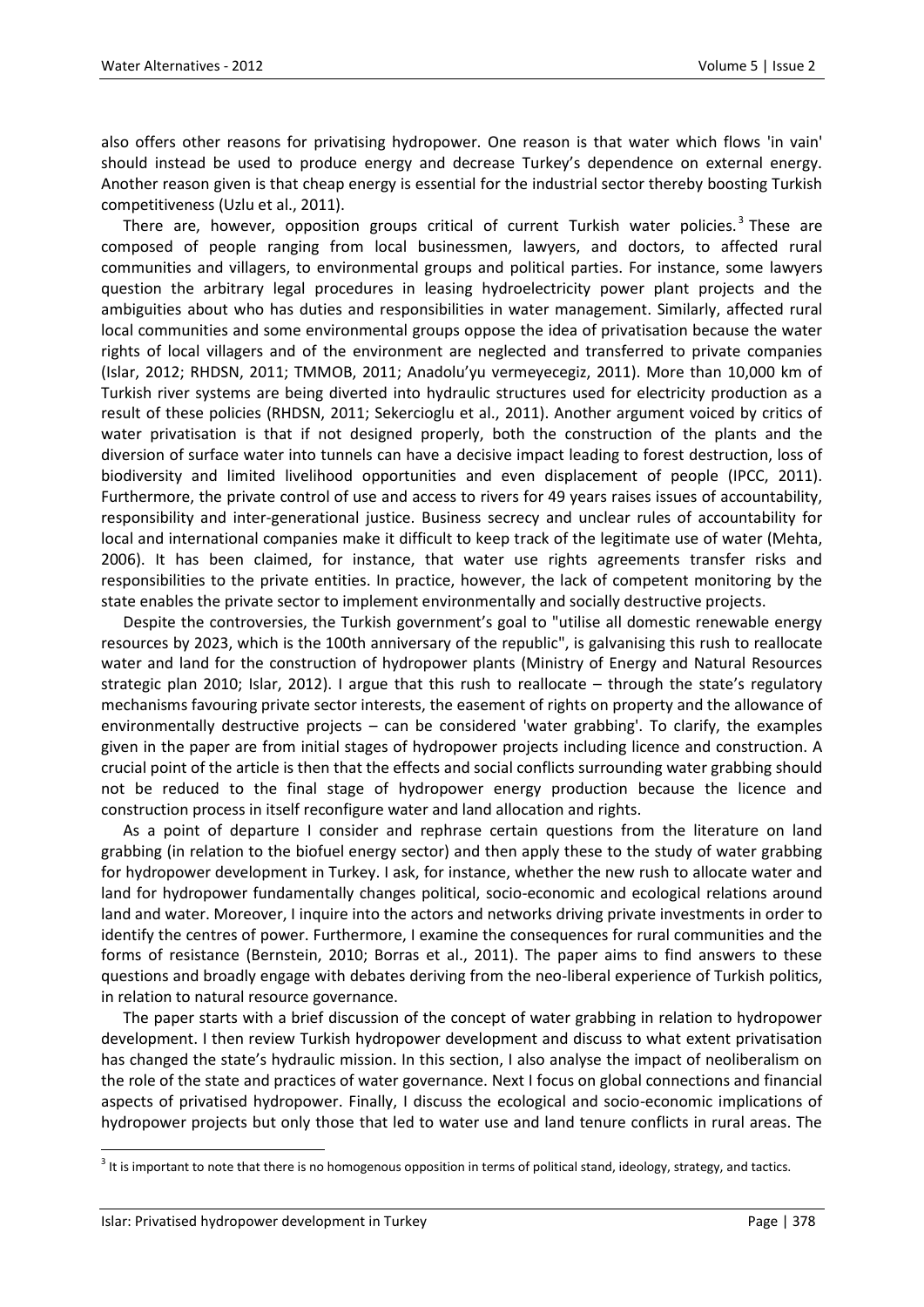empirical evidence is derived from semi-structured interviews, newspapers, NGO reports and observations during 3 months of fieldwork in Ankara and various villages in North and South Anatolia.

# **WATER GRABBING**

'Natural resource grabbing' is an old phenomenon that has since 2009 received renewed attention in debates over the 'global land grab'. Global land grab is a catch-all framework to explore large-scale (trans)national commercial land transactions for production, sale, and export of food and biofuels (Borras and Franco, 2010). Although there is a general recognition of the problem in the literature the responses vary. For instance, on the one hand, mainstream development circles like World Bank, FAO, UNCTAD perceive 'land grabbing' as a problem of investment to be solved by better land management providing opportunities for rural development. On the other hand, the international movement of poor peasant groups, Via Campesina, sees land grabbing as a threat to food sovereignty of, and food production by, small farmers in the developing world (ibid). Most studies on resource grabbing focus extensively on these debates on land reallocation, with far less attention given to the reallocation of water through hydropower development (for an exception see Bakker, 1999).

The case of privatised hydropower development in Turkey illustrates water grabbing in three ways: massive scale privatisation of use rights of water; diversion of water from river beds in rural communities who have long used the water; and redefinition of policies and laws for the justification of privatised hydropower development (for instance, in relation to water rights, protected areas and land rights). In this case, water grabbing involves not only the physical entity of water that is captured in the transmission channels of hydropower plants but also the customary rights to water of people and environment, which are not registered in any legal framework. The legal gaps allow the state and private actors to reallocate water for their own interests without consent of the people living along these rivers. This is an example of how the state uses its power through legal measures to legitimise the privatisation process. There are several new aspects that differ from previous hydropower developments in Turkey in terms of its scale and the predominant involvement of private market actors, inducing the emergence of a hydropower market which I discuss later in the paper as the 'neo-liberal mission'.

There are significant similarities between water grabbing for privatised hydropower and land grabbing for biofuel production. In Turkey, hydropower, similar to biofuel, is portrayed as the solution to an emerging energy crisis. Driving forces such as climate change and the promotion of renewable energy create an opportunity for states and private actors to portray run-of-river hydropower as a winwin or 'nirvana' strategy, contributing to clean development as well as solving the energy crisis (Molle, 2008). Given Turkey's relatively undeveloped hydropower potential, energy companies and financial creditors have begun to invest heavily in small-scale run-of-river hydropower installations. In a few years, 25 river basins have become sites for private hydropower development. Also, both hydropower and biofuels are portrayed as strategies to mitigate climate change and are claimed to provide carbon savings. Another similarity is found in justifications. Land acquisitions for biofuel production, heavily concentrated in the Global South, are commonly justified by the assumption that these lands are underutilised or 'idle' (Borras et al., 2010). Such a narrative draws on Locke's labour theory of property, where property rights are legitimate only for those who use the land or resources efficiently in a narrow economic sense. The same narrative is used to justify the reallocation of water and land for hydropower production. Narratives from governmental and private sector officials consider water as wasted if it flows without being utilised as a resource for irrigation, energy or other purposes.

Furthermore, in both land and water grabbing the interactions between state actors, private companies and the finance sector are reconfigured. According to Dauvergne and Neville (2010) there is a blurring of the public and private spheres of natural resource governance due to a "surge in alliances between multinational companies and local firms and governments". Such a coalition makes it "more difficult for states and local communities to derive public benefits from production" (Borras et al., 2010).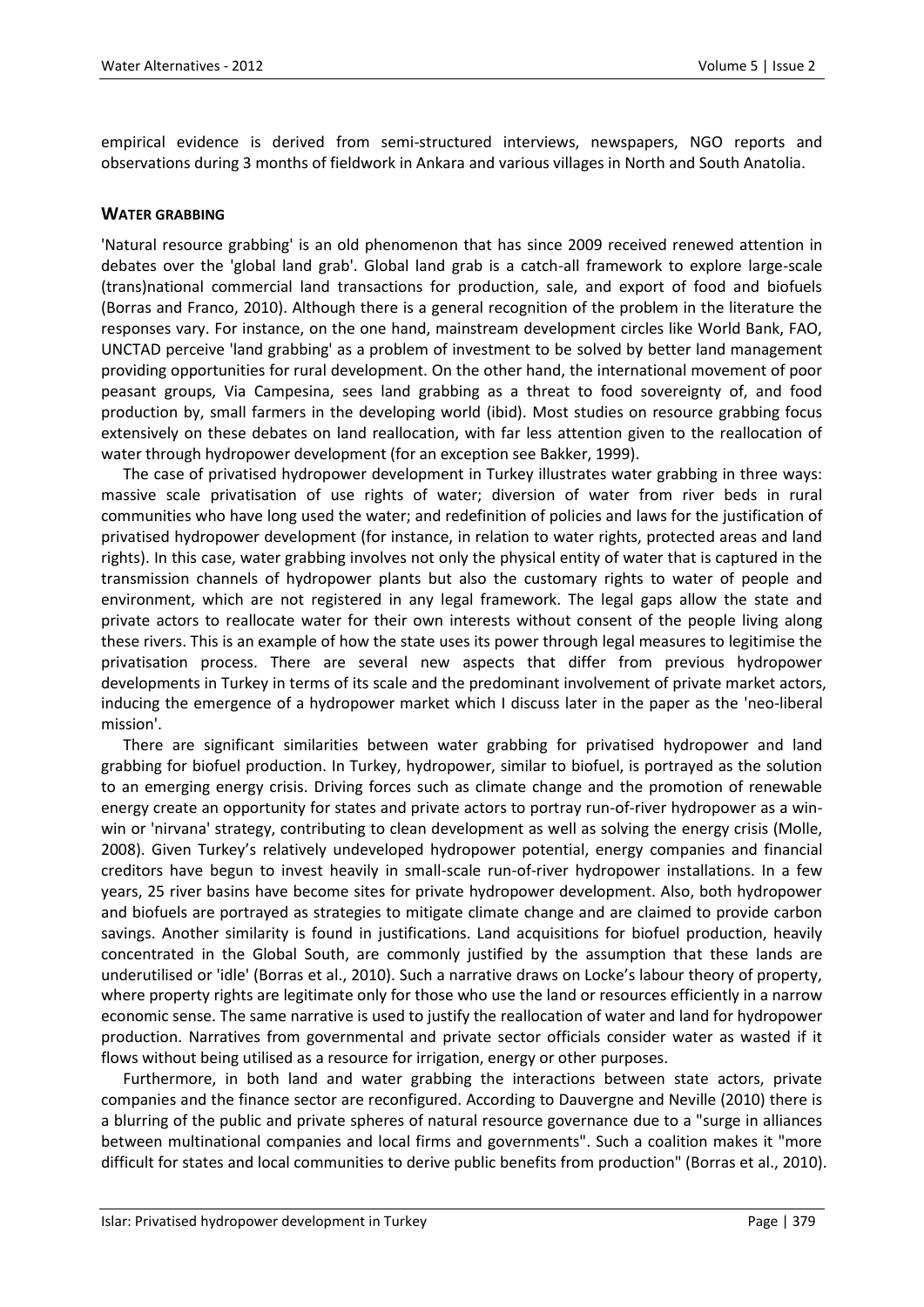In these configurations, land and water rights have been negotiated and transformed into exclusive rights. Increasing alliances of private and public actors in the hydropower sector are illustrated below.

In the literature on 'empowerment', scholars of irrigation and water rights frame property rights as reflecting prevailing social relations of power (see Zwarteveen and Meinzen-Dick, 2001; Boelens and Hoogendam, 2002; Mollinga, 2003). This approach regards power and control as central elements in relation to rights to property. It adopts a broader rural development agenda by linking the ways in which farmers' can increase their ability to put their claims forward. Although this approach pays little attention to the multiple normative legal frameworks, it is useful to show the importance of power in various perceptions of legal and legitimate rights. Deriving from social power or from their position in the society, different groups may hold conflicting conceptions of legitimate rights and forms of regulation (Boelens et al., 2005). In this article the empowerment approach is instructive for clarifying the difference between legal and legitimate rights. In this perspective, power structures embedded in social relations influence both the contents and the distribution of water rights and create differences in access to, and control of, resources (Boelens et al., 2005). For instance, state law commonly determines the legal rights. It is not only state officials who use it as a powerful tool to justify allocating water from rivers for non-agricultural purposes but also powerful outsiders who use state law "to claim resources in ways that are not recognised as locally legitimate" (ibid).

Modernisation combined with neo-liberalism constitutes the powerful discourse guiding and legitimating the Turkish state's development policies and regulations (Islar, 2012). In the context of water rights and use in Turkey, civil code articles 751 and 756 specify that "surface and groundwater resources cannot be owned but are subject to user rights which are granted for beneficial use only, such as domestic and agricultural use, fishing, hydropower generation, industry, mining, transportation, medicinal and thermal uses" (Kibaroglu and Baskan, 2011). There are, however, no clear criteria to determine this beneficial use. Neutral terms like 'appropriate practices' or 'efficient use' in the legal documents often serve to veil the normative assumptions and non-communicated motivations of policy makers (Boelens et al., 2005). There is no system in Turkey for allocation of water rights to users and this creates obstacles in relation to management, responsibility and legal issues (Kibaroglu and Baskan, 2011). For instance, while spring water can be considered a private good if it is a part of a private property, surface and groundwater under private property is considered public, i.e. property of the state. Traditional or customary rights of water users and environment are not explicitly addressed in Turkish legislation.

A doctrine of neoliberalism argues that the absence of clear property rights is one of the major barriers to economic development (Harvey, 2005). This market-oriented neoliberal paradigm has been increasingly influential in the state's strategies and approaches to defining what constitutes beneficial use and distributing water use rights in recent developments. Nevertheless, in the context of Turkish privatised hydropower development, water use rights agreements prepared by the state water agency not only prioritise water use for hydropower production but also hold the private sector accountable for risks and responsibilities associated with the use of water resources. This raises several issues in terms of control, management and overseeing of future risks and the protection of public goods (Interview with lawyer Fevzi Ozluer, 2012). Moreover, there are cases where private energy companies put their licensed hydropower projects on sale (see Enerda, 2012). Although water use agreements strictly forbid the transfer of rights to another user, a company can transfer its rights by simply selling the shares of their subsidiary company to which the licence is granted. In other words, although the name of the company in which the licence is granted remains – the owner, and thus the operator of the plant, can effectively change. In short, then, introducing market mechanisms to the management of a crucial resource like water has serious implications for the issues of distribution, legitimacy, transparency and responsibility in Turkish water policies.

However, there remains persistence in the power of non-state customary law concerning water and environment that contribute to the rise of counter movements. Turkey's first water rights movements (e.g. Yuvarlakcay, Karadeniz Insurrection Platform, Turkish Water Assembly) have emerged to challenge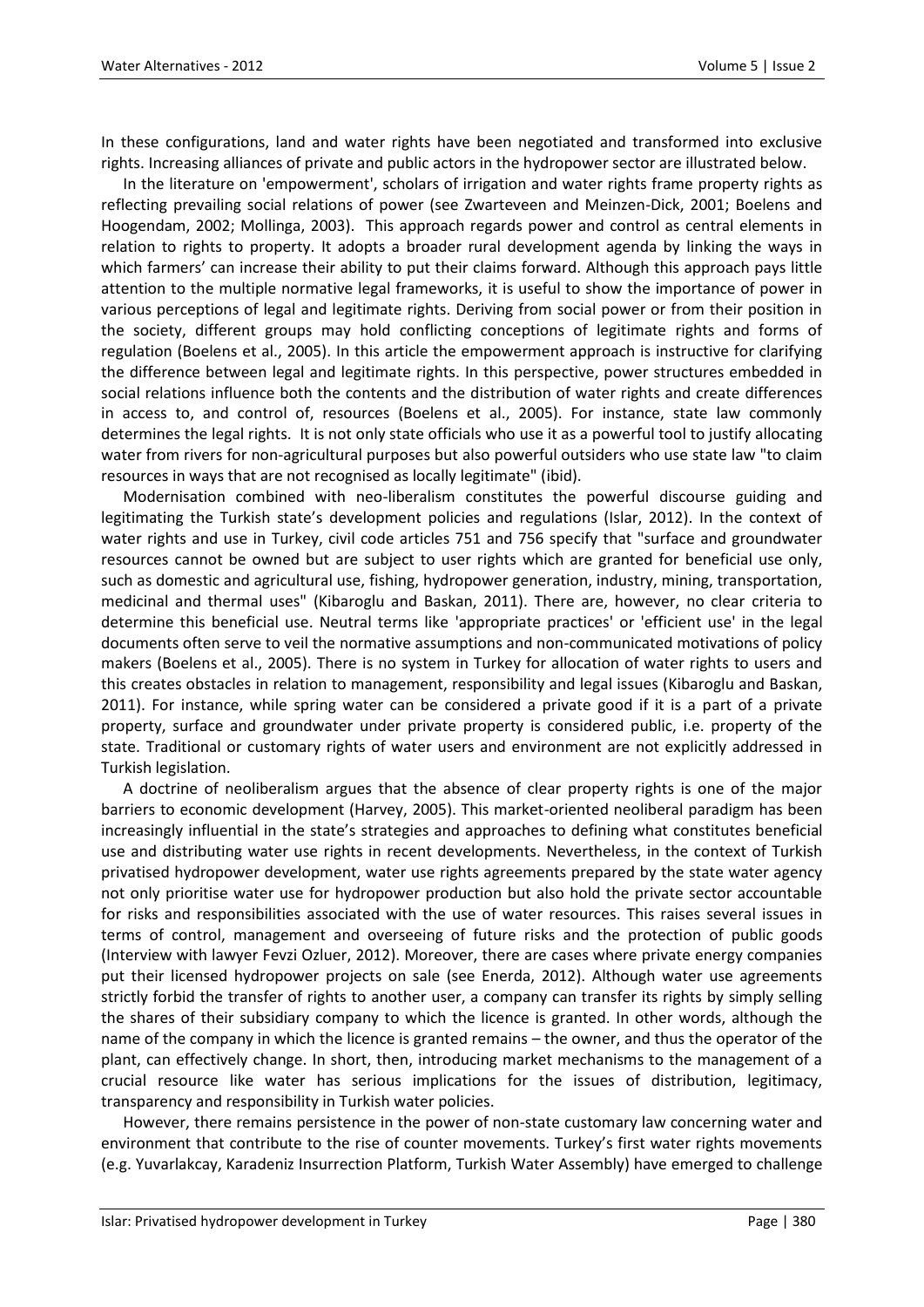the massive privatisation drive concerning use rights of rivers for hydropower. For instance, Turkish Water Assembly declares in its water manifesto that "water belongs to nature and cannot be separated from its bed; a river exists as long as it flows and it should never be thought of as waste; a river is an entity not a resource; and further, rights of the environment, thus water rights, have to be considered as a part of human rights" (Water Manifesto, 2010). Although these struggles are diverse in nature, they are important to note since they shape the alternative discourses of 'legitimate' by emphasising the marginalised and the socially, politically and legally excluded (Islar, 2012). In the next section, I will discuss the hydropower development in relation to the neo-liberalisation of state to show the complexity of the motives characterising this type of 'grabbing'.

#### **NEO-LIBERALISM AND THE TURKISH HYDROPOWER CONTEXT**

*Quite simply, the modern canal, unlike a river, is not an ecosystem. It is simplified, abstracted water, rigidly separated from the earth and firmly directed to raise food, fill pipes, and make money (Worster, 1985).*

Swyngedouw (2005) emphasises that "water has become one of the central testing grounds for the implementation of global and national neoliberal policies". In order to understand the shift in the role of the state it is necessary to distinguish neoliberalism from liberalism. Ferguson (2010) argues that the phase of liberalism meant that the state and market were distinct but related spheres. Accordingly, the liberal aim was to negotiate the right balance between the "state and market, public and private, the realm of the king and the proper domain of the merchant" (ibid). By contrast, neoliberalism provides governmental mechanisms in the private sphere to enable smooth relations with and within the state, and thus eventually blurs the distinction between private and public. Harvey (2005) also emphasises the changing role of the state and increasing collaborations between state and business actors in (re)setting regulatory frameworks and policy making. In the era of neo-liberalism "core functions of the state are either subcontracted out to private providers or run (as the saying has it) 'like a business'" (Ferguson, 2010).

According to Molle et al. (2008) there are three paradigms in water governance: the hydraulic mission, the neo-liberal mission and Integrated Water Resource Management.<sup>4</sup> Although the neoliberal mission has emerged to challenge the state hydraulic mission paradigm's traditional large-scale infrastructure-oriented, technocratic and bureaucratic approach, these two phases may coexist. The Turkish state's hydraulic mission goes back more than 50 years. Until the last decade, the hydraulic modernisation dreams<sup>5</sup> of Turkey centred on the multi-dam hydropower project, GAP (Southeast Anatolian project) with 22 dams and 17 hydroelectricity plants. As Carkoglu and Eder (2001) argue, the utilisation of two rivers, the Euphrates and Tigris, has been of special interest for Turkish state planners. Although this large-scale development has created tensions between Turkey and downstream countries like Syria and Iraq, Turkish politicians have always perceived of GAP as a symbol of Turkish national pride (ibid). The Turkish state embraced the role of a (large‐scale) developer of water resources in the Middle East – and has established an efficient hydraulic bureaucracy, i.e. the main water agency, the DSI (State Hydraulic Affairs) (Molle et al., 2009). Before decentralisation<sup>6</sup> the DSI was in charge of domestic and industrial water supply, irrigation, groundwater and spring water. In the case of Turkey, the neoliberal transformation of the national energy sector and water management started in the 1980s as part of a structural adjustment programme (Baskan, 2011; Kibaroglu et al., 2009). For instance,

 $\ddot{\phantom{a}}$ 

 $<sup>4</sup>$  IWRM is not going to be discussed in this paper.</sup>

<sup>&</sup>lt;sup>5</sup> This term is used by Eric Swyngedouw (2006) in explaining Wittfogel's analysis on political power and the development of large-scale hydro structures at the national level (for detailed information see Wittfogel, 1957; Worster, 1985; Swyngedouw, 2006).

<sup>&</sup>lt;sup>6</sup> Although the DSI had the policy of transferring duties to local administrations since the early 1960s, until 1993 the activity of transfer has been very slow and inefficient (Svendsen and Nott, 1999).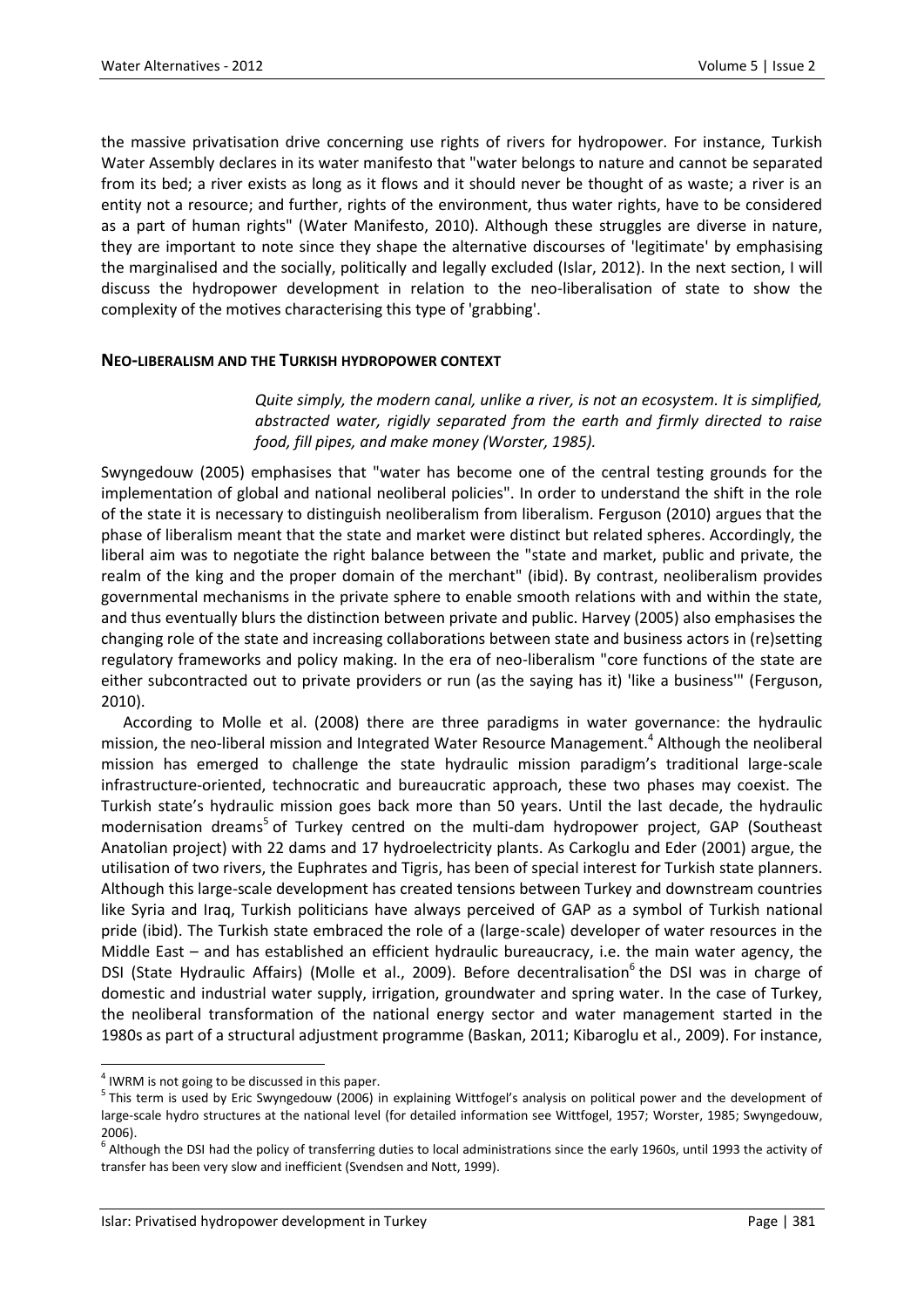a series of reform packages were implemented in the electricity sector through Law No. 3096 (1984) and Electricity Market Law No. 4628 (2001), which established a competitive electricity market. As a result of these reforms, different mechanisms such as build-operate and transfer (BOT), build-ownoperate (BOO) and transfer-of-operating-rights (TOOR) models were introduced, to allow the private sector to generate, transmit and distribute electricity (Baskan, 2011). The water sector was also opened up for the private sector, since these mechanisms allowed private actors to construct, operate and manage water infrastructure such as dams, water plants and irrigation channels. These models emerged as ways of ensuring public-private alliances. Such BOT contracts or concessions have enabled governments to implement new ownership regimes for resources such as water, where it is more difficult to establish fixed property rights than for land.

Water governance for hydropower has therefore moved beyond the traditional state hydraulic mission, where the state was the main actor in planning and financing these developments, and also acted as operator – to a neoliberal mission where state actors, like the DSI, are regulators of not only public but also private interests. The privatisation of small-scale hydropower can be considered as a part of the neoliberal mission in Turkish water governance, where water use rights are privatised by companies and the finance for, as well as the risks and responsibilities of, hydraulic infrastructure are transferred to market actors. However, the neoliberal mission coexists with the discourses of the state hydraulic mission, since state actors justify privatisation by affirming that it is their goal to utilise 100% of water resources by 2023, which is the 100-year anniversary of the Turkish Republic (Ministry of Energy and Natural Resources strategic plan, 2010).

In line with the neo-liberalisation of the economy, hydropower has become an emerging market regulated by the state. Two main state actors in this process are the Energy Market Regulatory Authority (EMRA) and the DSI. The role of the DSI has been transformed into a government body in charge of implementing the initial steps of privatisation, in accordance with the water use rights contracts (Kibaroglu et al., 2009). For instance, the DSI initially examines the feasibility studies of hydropower projects and signs a contract with the company. After the approval of related environmental impact assessment by the Ministry of Environment and Urbanization (MoEU, EMRA grants a licence to the company obliging it to take responsibility for financial, technical, geological, design and hydrological matters related to hydropower plants (EMRA, 2010; Scheumann et al., 2011). These increasing public-private engagements illustrate the shift in hydropower development towards a more neoliberal system. However, global linkages and networks driving private hydropower investments are crucial in shaping the hydropower market and state-market relations. This will be discussed in the next section.

# **GLOBAL CONNECTIONS: THE FINANCING OF THE HYDROPOWER PLANTS**

Hydropower development is closely linked to national, regional and global development strategies that often constitute political and administrative power. Combining the goals for climate change mitigation and the growing need for energy, the Turkish government implemented the 4628 Electricity Market Law in 2001, to privatise the energy sector in order to establish a financially strong and competitive electricity market. In relation to hydroelectric energy, additional regulation was prepared in 2003 to state the procedures and principles for the licensing and signing of the water usage rights acts (Uzlu et al., 2011). With these developments, the private sector's interest in hydropower has increased tremendously. Moreover, the Turkish government prepared an incentive package exclusively for the financing of small-scale hydropower development projects (Kucukali and Baris, 2009). Also, the privateowned Industrial Development Bank of Turkey (TSKB in Turkish) began to provide loans for 'renewable energy projects', which included hydropower plants. However, the main contribution to the finance of hydropower projects came after Turkey signed the United Nations Framework Convention on Climate Change (UNFCC) in 2004 and ratified the Kyoto Protocol in 2009 – though without any strict reduction targets. According to Eberlein and Heeb (2011), Turkey's main strategy to fight climate change is to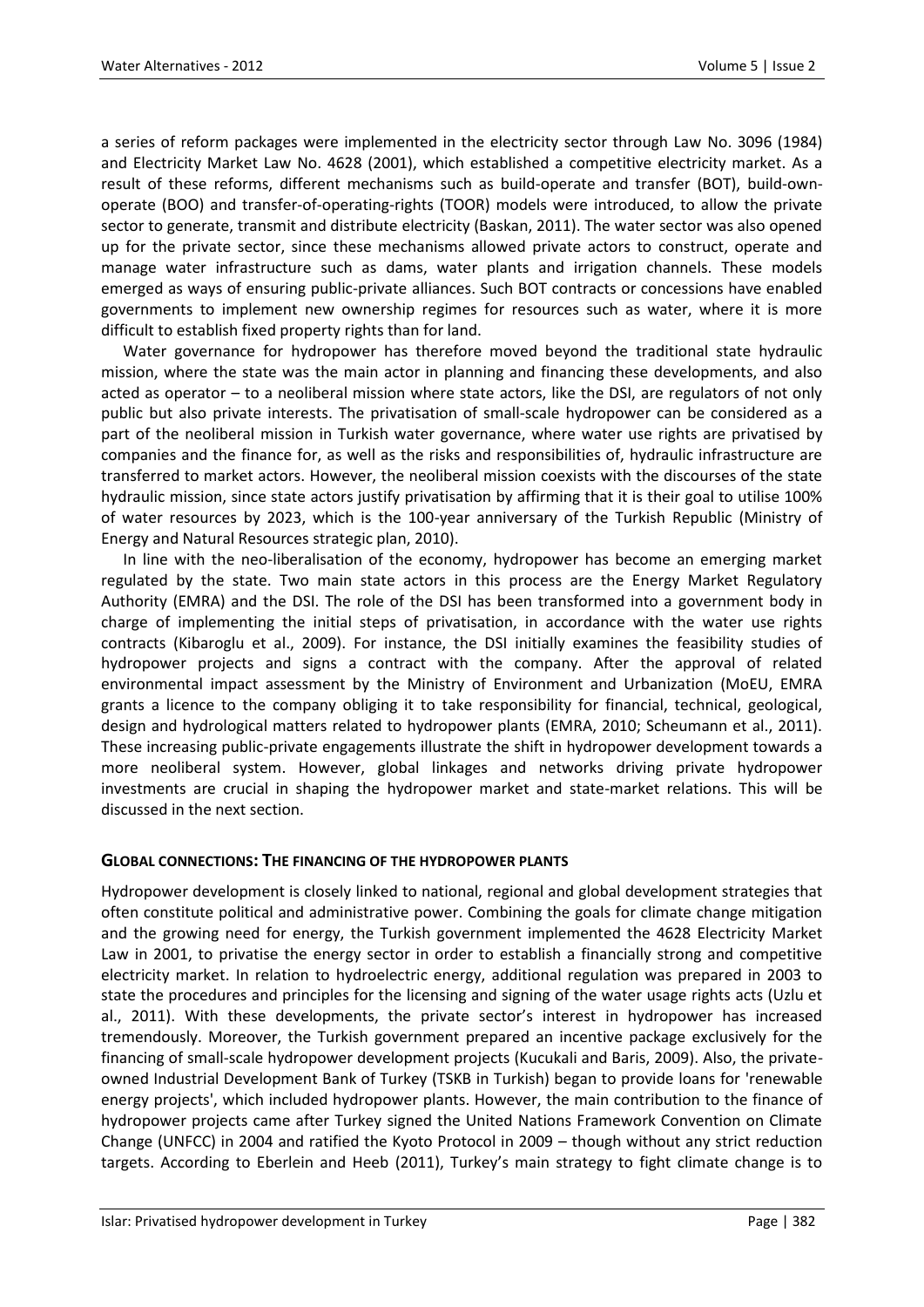engage the private sector, as demonstrated in the Cancun Climate Change Conference, where the Turkish government was one of the founding members of the World Bank Partnership for Market Readiness Programme (World Bank, 2010; Eberlein and Heeb, 2011).

In line with these developments, Turkey received the first-ever loan given by the Clean Technology Fund (CTF) – which is a low-interest loan programme under the World Bank designed to finance the transformation of middle-income and fast-growing developing countries to low-carbon economies (World Bank, 2011b). One of the CTF's objectives is to "help increase privately owned and operated energy production from indigenous renewable energy sources within the market-based framework of the Turkish Electricity Market Law, enhance energy efficiency, and thereby reduce greenhouse gas emissions" (World Bank, 2011b). As a part of this, the Turkish government agreed to sign a US\$600 million loan programme (a combination of loans given by the CTF and the International Bank for Reconstruction and Development (IBRD) for the promotion of energy efficiency and renewable energy projects in Turkey (Uzlu et al., 2011; Kucukali and Baris, 2009). Furthermore, the Private Sector Renewable Energy and Energy Efficiency Project, signed between Turkey and the World Bank, has the objectives of developing underutilised resources such as solar, geothermal, biomass, wind and smallscale hydropower, in order to save about one million tons of greenhouse emissions per year – and accelerating other investments in renewable energy development (Eberlein and Heeb, 2011). The majority of the loans are used to finance hydropower projects because there is an existing market, while no loan has been granted to solar and biomass energy projects. In fact, the massive amount of funds, which have been promised to expand renewable energy use and sustainable energy production in Turkey seem to target mostly hydropower development. Besides these financial mechanisms, numerous grants have flowed from the European Investment Bank, the German Bank of Reconstruction (KfW) and the Islamic Development Bank (World Bank, 2011b). Apart from the banking sector, foreign renewable energy companies are also attracted to hydropower projects due to the low investment and operating costs in Turkey. Some of these investors include the Norwegian company, Statkraft, the Finnish company, Pöyry, and the German company, RWE. One of the DSI officials illustrated this by saying: "[w]e prefer foreign companies since they have more expertise and better technology in the area of renewable energy development" (Interview with DSI, Ankara 2010).

Nevertheless, the Turkish government has also introduced special incentives to attract local entrepreneurs. Under the law on the utilisation of renewable energy resources for the purpose of generating electrical energy (RES Law No. 5346 and amendment law No. 6094 in 2010) land acquisition is regulated, so that during the investment period an 85% deduction is made available. This applies for the rent, the right of access and the use of property "under the possession of the Forestry, Treasury or under the sovereignty of the State". Moreover, government also guarantees the purchase of electricity from private entities, with a price of 7.3 US\$ per kilowatt-hour for wind and hydroelectric power for a duration of 10 years (Kolcuoglu, 2011).

As a result, many local companies from the manufacturing, steel, construction and automotive sectors have entered the hydropower market, due to the availability of loans from international donors and banks and government incentives, to participate in the voluntary carbon market (Interview with a private company official, Ankara 2011). Accordingly, TSKB has declared that it will buy voluntary carbon loans provided by renewable energy projects that are implemented in Turkey. An official from TSKB calls this new trend in the financial sector as 'sustainable banking' (TSKB, 2010). The hydroelectricity sector therefore represents a significant opportunity for Turkish business to profit from the carbon market (Harris and Islar, 2011). By situating itself in the global climate change community and as a conduit for financial donors, the Turkish government is a main actor in facilitating and regulating this process. This illustrates the coexistence of the two paradigms and the blurring of public and private spheres in Turkish water governance. On the one hand, a realpolitik view on energy as a key factor in geostrategic competition continues to shape the state hydraulic mission of Turkey (Kaygusuz and Arsel, 2005). On the other hand, the emerging coalitions between state and the World Bank, new investment relationships between European and Turkish companies and increasing emphasis on climate change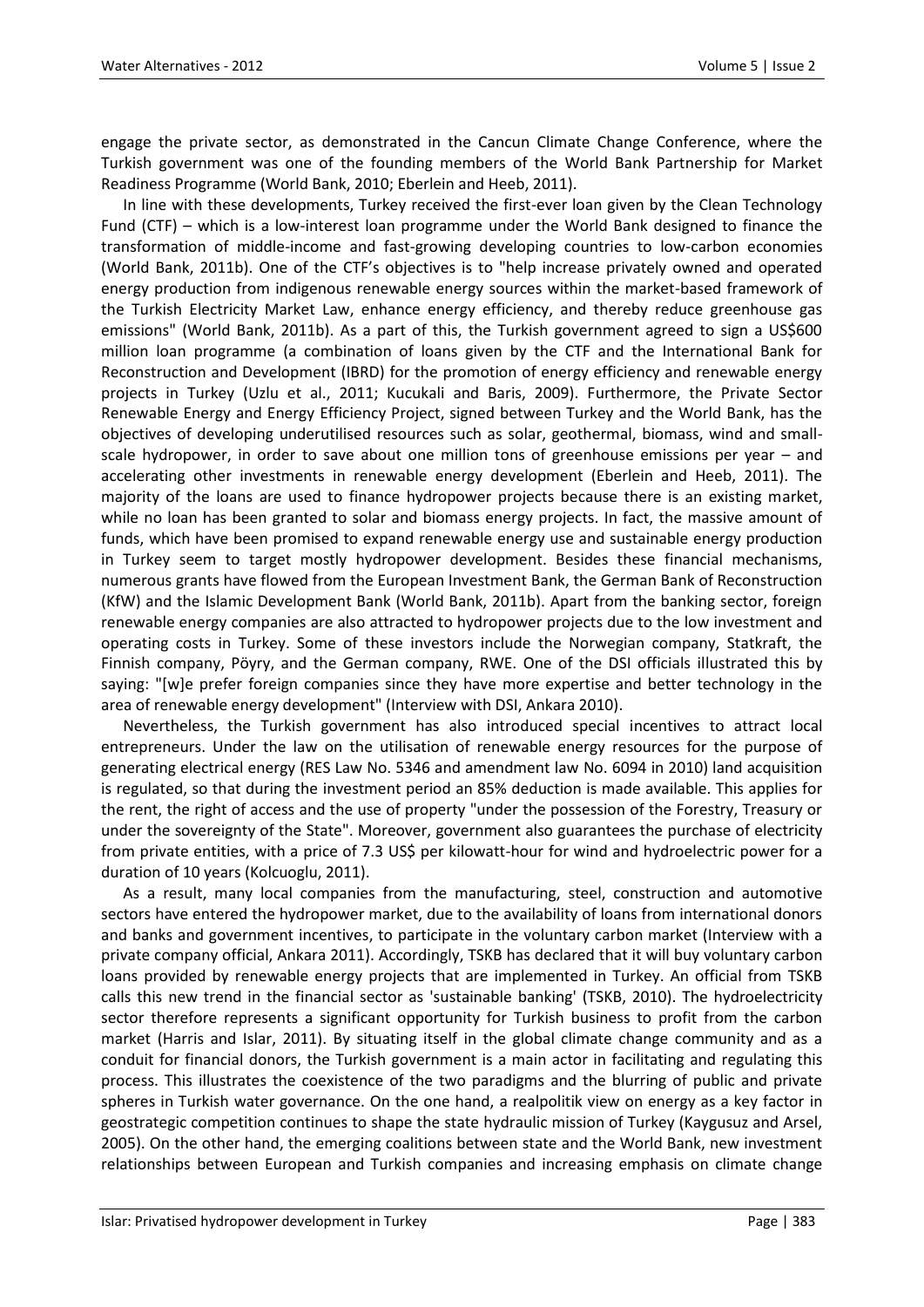mitigation and hydropower development constitute the new phase; the neo-liberal mission in the Turkish water governance.

#### **UNDERMINING WATER AND LAND RIGHTS**

#### *We don't own the river, we are simply part of it (a villageman, Yuvarlakcay 2010).*

Power is mobilised in order to enable hydropower projects in various ways. Political, administrative and discursive power is operationalised by legal regulations and international agreements mentioned above. However, local communities living along these rivers claim that the transfer of water use rights to private entities threatens their livelihoods. In Solakli valley in the Black sea region, there was a semiviolent case where affected villagers and company workers struggled in the hydropower sites to claim their rights. Police and gendarme evacuated and even arrested villagers on the grounds of intrusion (Caykara Gazette, 2011). Many local community members show their concerns to this changing ownership patterns by saying that: "the state sold us for 49 years"; "we don't need energy, it is our duty to protect this river for the future of our children"; "this is utterly a theft, water belongs here" (Interviews in Yuvarlakcay, 2010 and Ikizdere, 2010, Hamsici, 2010).

Mehta (2006) argues that governments have become violators of rights by enforcing policies in favour of market actors, thus eroding local communities' rights. Although sometimes legally regulated, water and land expropriation represents an act of dispossession with negative distributional consequences, since the citizens' rights to water and land are redefined in the name of the public good. Thus, hydropower projects do not "only radically change earlier flows of water (and their uses) but also produce new uses, new structures of access, and new forms of water and (land) distribution" (Swyngedouw, 2006). Konak's (2011) detailed case study demonstrates how the Turkish executive body, the MoEU, has favoured global financial and national interests for hydropower development, over local environmental protection. Although the Turkish constitution does not explicitly recognise the rights to water, environment and community-based rights, there are implicit clauses. For instance, article 17 and 56 affirm that everyone has the right to live in a healthy and balanced environment. By approving EIA reports for environmentally destructive projects, Konak (ibid) argues, the MoEU violates these articles of the Turkish constitution. By using regulatory and control mechanisms, such as an EIA, the executive body only utilises the river's hydroelectric potential, neglecting the current and future uses of river by people and nature. One villager from Yuvarlakcay (Southwest Anatolia) stated: "[e]lectricity is not the issue here. The main problem is that they are taking our river, they cannot be the owners of our water" (Interview in 2010). The affected communities have no clear legal or institutional framework on which they can base their claims to water rights and secure their drinking, irrigation and domestic use of rivers. Local struggles in these cases emerge not only to protect their environment and livelihoods, but also to gain recognition to legitimise their uses of water and to make their voices heard in the public realm (Islar, 2012).

The conflicts are exacerbated by water grabbing, which is also linked with land acquisition. Thus, certain lands have to be cleared for the construction of hydropower plants, transportation roads, and electric grids. After the legal changes, private entities with licensed hydropower projects can request for expropriation of real properties – and the Energy Market Regulatory Authority effects expropriations if requests are appropriate, sometimes giving "urgent expropriation" decisions (Ozeke, 2006). Legal reform states that easement rights, user rights or leases may be established over the state real property in favour of private entities carrying out electricity generation and/or distribution activities. Lawyer Okumuşoğlu argues that this reform is a clear violation of existing law since the necessary conditions for 'urgency' are defined in the law (No. 2942) as homeland security or state of exception but not hydropower development. In other words, the urgency clause is only possible when there is a war or the declaration of state of exception, neither of which is the case when it comes to water and land expropriation in relation to hydropower development (Interview with lawyer Yakup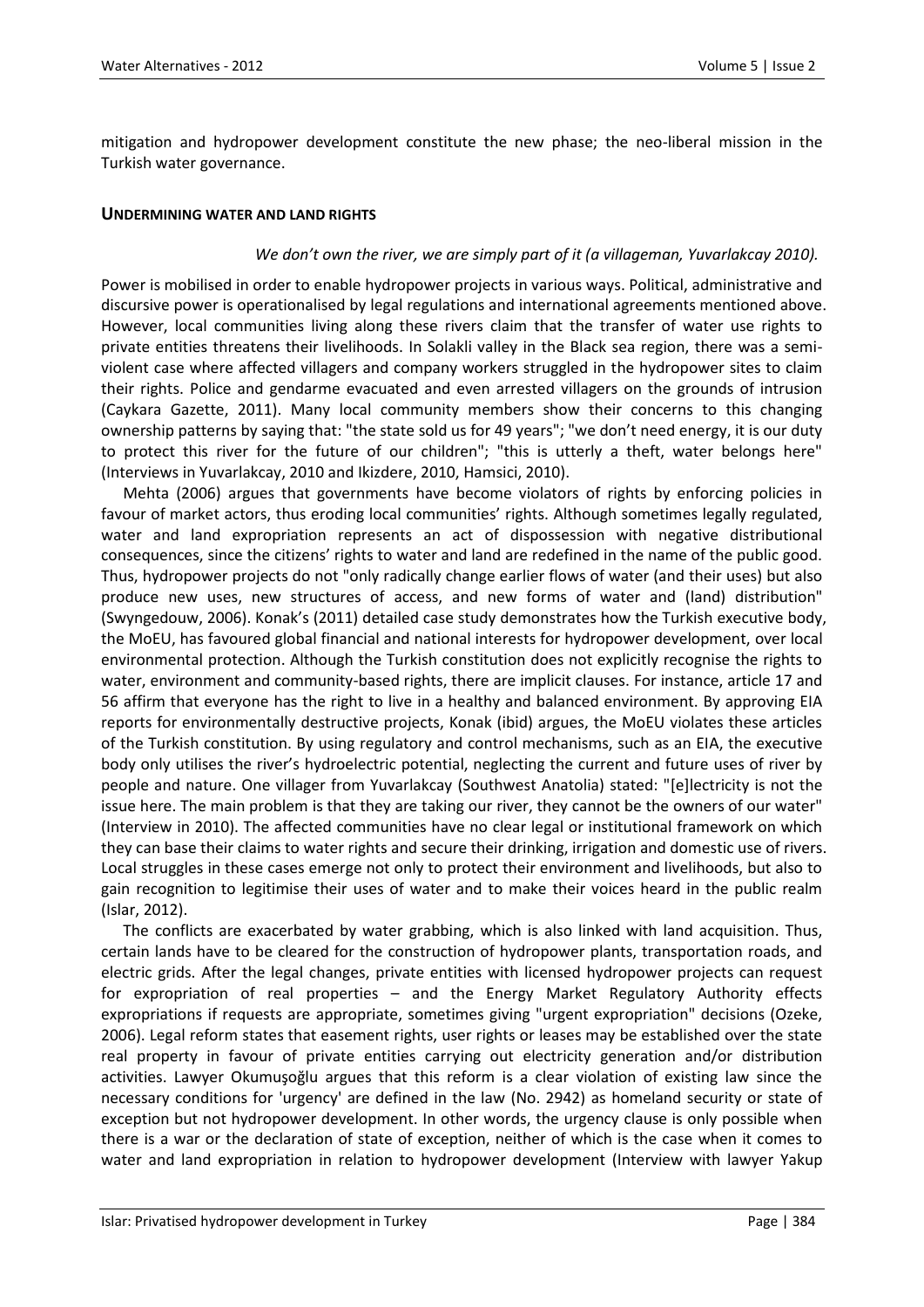Okumusoglu, 2012). According to one NGO report (RHDSN, 2011), especially during urgent expropriations, the local landowners have no legal right to question the hydropower-related constructions in their own lands. Another example is from the 'urgent expropriation' decision for construction of the Kozdere hydro plant in Alakir valley (South Anatolia). It is financed by the World Bank through TSKB, and has given rise to conflicts between local communities and the company. As a part of the run-of-river hydropower project, a significant amount of water is to be diverted from its bed through transmission channels – and there are eight other hydropower plants planned on the same river. The cumulative impacts of these projects are also not addressed in the company's report to the World Bank. The company's report for the World Bank argued that the economic and social impacts of land acquisition will only affect 12 persons, the majority of whom, it was said, also have agricultural lands elsewhere (World Bank, 2011a). Although the projects have not started to divert water and produce energy yet, the processes of construction and enclosures of land and water have begun. Yet the Alakir river is the only water source for a hundred thousand people living around the river. There is an active mobilisation in the Alakir valley against this particular company due to the destruction caused by construction of projects and its neglect of local people's concerns in their reports about their loss in agriculture and livelihoods (Akdeniz Manset, 2011; Bianet, 2010; Eberlein and Heeb, 2011). Consequently, there is an increasing need to hold state, private sector and global actors accountable for the effects of their policies.

Social exclusion is manifested when social conflicts occur between those who see these projects as job opportunities, and those whose livelihoods are dependent upon the river, and thus oppose private control. These conflicts and the potential ensuing exclusion depend on the existing relations of wealth, land and power (Dauvergne and Neville, 2010). In the southwest of Anatolia, Yuvarlakcay, many women whose livelihoods are dependent on subsistence agriculture, take active part in the resistance movements after the large-scale loss of forest and water pollution caused by the initial construction of a hydropower plant. A 70-year-old village woman stated: "[w]e can live in the candle light but we can't live without water, water is already not enough for our animals and fields, as women of this village we will lay on the ground to stop the machines" (Interview with a villager, Yuvarlakcay 2010). In other words, socially differentiated implications come to light when business actors start to visit village café houses for consultation, negotiation and to offer new job opportunities. For instance, a young villager from the Black sea region, a recent graduate of an engineering department, does not understand why his neighbours and part of his family resist hydropower projects. He said that if he hadn't found a job in the hydropower construction, he would have had to migrate to a big city as his educational background made local job opportunities scarce (Interview, 2011). There are also cases where private companies have given money to local people in order to persuade those who are not supporting their projects, resulting in semi-violent domestic conflicts within families (Interview with a villager, Yuvarlakcay 2010). Private companies also provide some incentives to villagers, such as scholarships and the renovation of mosques in order to obtain the support of the village headman (RHDSN, 2011; see the Protocol between company and village headman in this report). However, these motivations often create social divisions and increase mistrust, not only between people and private companies, but also towards the village headmen, within families and between relatives. In short, multiple dimensions of power relations deriving from landownership, skilled labour, education, age, and gender, influence the degree of benefits gained from hydropower, as well as perceptions towards such developments.

Political and discursive power is manifested through conflicts between state and local struggles. Dryzek (2003) uses a matrix divided into passive/active and inclusive/exclusive dichotomies, to explain transformations in the state's approach to civil society. Following Dryzek's matrix, Cerit-Mazlum (2007) argues that the Turkish state's approach to civil society can be considered as 'passive exclusive', meaning that the state allows mobilisation, while at the same time not supporting and improving conditions for these organisations. Often national rhetoric emphasises the complementary role of environmental NGOs in education and awareness. By doing so, the state situates environmental NGOs outside of the political sphere (ibid). In other words, the state allows certain demands to be heard by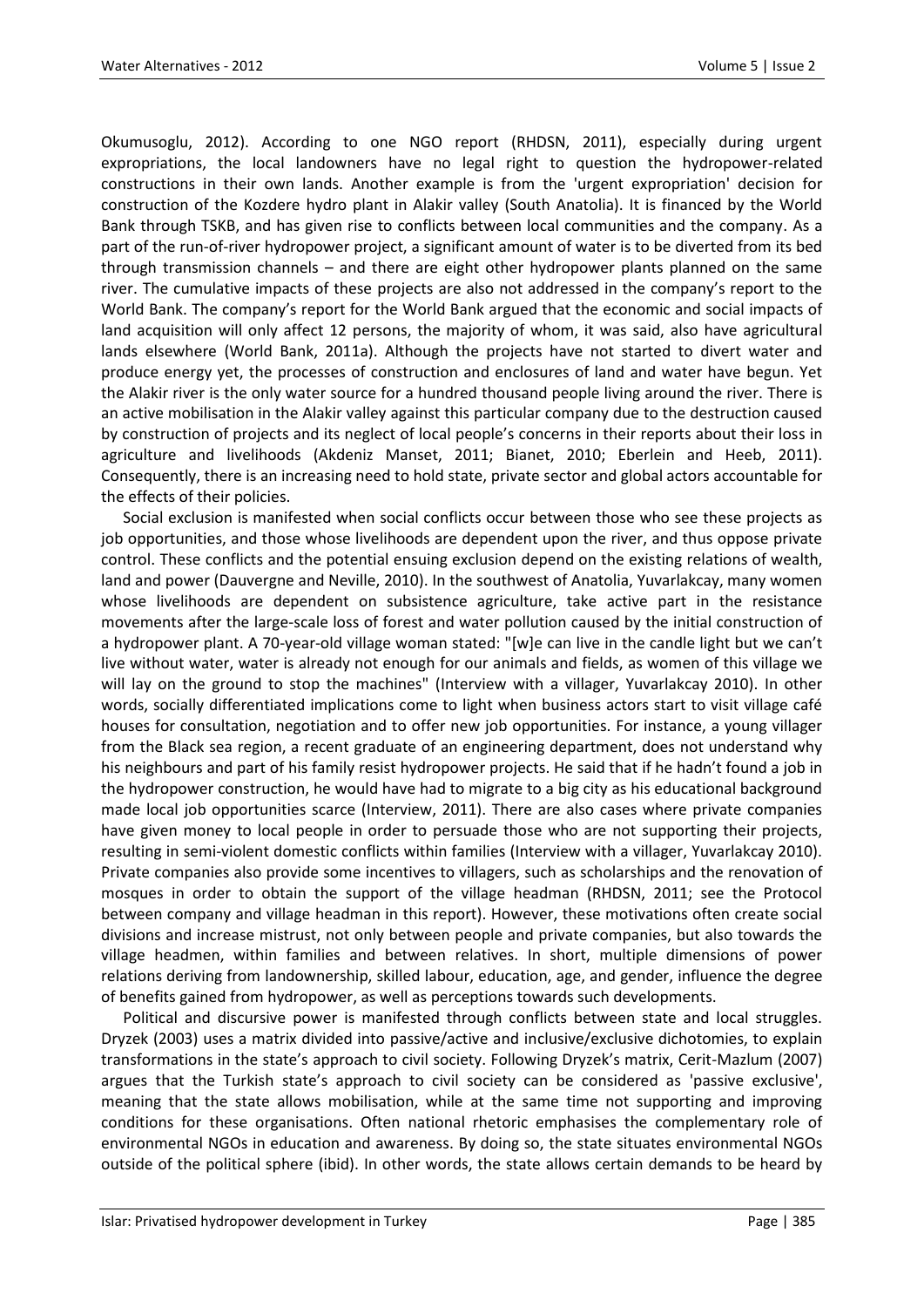the public, while ignoring other ideas. She argues that environmental demands are often ignored – and cannot pass through this selective approach of the Turkish state. The state's reaction to local resistance by the affected groups shows similarities to its approach to environmental groups. The Turkish prime minister, Erdogan undermined people's efforts and demands by portraying them as a "bunch of environmentalists" or "people who are filling their free time" (NTVMSNBC, 2008). By doing that, he also framed the resistance as environmental rather than rights movements. This is important to show the discursive and political power involved to legitimise and enable government policies on hydropower. Nevertheless, villagers from different regions of Turkey have managed to mobilise against hydropower projects by sharing their common experiences. One activity that the people of Anatolia initiated is 'the Great March of Anatolia' – a 40-day walk from various villages towards the capital of the country, Ankara, to raise awareness and persuade the president "to keep the water, nature and their roots alive" (Anadolu'yu vermeyecegiz platform, 2011). However, when the demonstrators wanted to enter Ankara, 400 police officers blocked their route into the capital. As a response, they staged a sit-in protest, but were forced to disband when police prevented any services coming from outside, such as wood and mobile toilets (Atlas, 2011). After these protests, the Turkish state's implicit exclusionist approach to these movements was transformed to a more active exclusionist one. Apart from the collective march, in local struggles people have been questioned and arrested on the grounds of propagating terror organisations (Radikal Gazetesi, 2011). By linking security issues like terrorism with environmental groups by including affected communities' resistance, state actors explicitly try to dismiss and marginalise their demands.

# **UNDERMINING THE ECOLOGICAL IMPACTS**

Using hydropower as a strategy to mitigate climate change is, though, not always in line with the goals of environmental conservation. Sekercioglu et al. (2011) argues that the extensive unmonitored dam and hydropower plant construction is the key conservation challenge of Turkey since many of these constructions have led to the degradation of the water quality, created barriers to native species movement and facilitated species invasions. Controversially, the recent amendment to the Renewable Energy Law No. 6094 in 2010 has extended the area of hydropower production by allowing for the construction of power plants in protected areas. This development is a prime example of 'accumulation by dispossession',<sup>7</sup> where common resources are enclosed and transformed into exclusive places. This also means that the ecological impacts of hydropower plants are extended to these protected areas. As it is stated in the law "permission shall be granted for the establishment of electrical energy production facilities based on Renewable Energy Resources in national parks, nature parks, nature monumental and nature preservation sites, preservation forests, wildlife promotion sites, and special environmental preservation sites provided that an affirmative opinion of the Ministry, or of the regional conservatory board in the case of natural conservation areas, is obtained" (RES, 2010).

Although small-scale hydropower systems are expected to have a relatively low environmental impact, there is considerable destruction of forest and loss of biodiversity due to the multiple plants, water transfers and the construction of electric grids (Komurcu and Akpinar, 2010). For instance, in the case of the Ikizdere valley in the Black sea region, 21 hydropower projects were licensed on one river, separated only by a distance of 100-200 metres (Interview with Ikizdere Association, 2010; Konak, 2011). In this case, these projects were still being licensed, although the environmental impact assessment (EIA) report neglected the cumulative impacts of all these facilities, as well as the needs of species and the local community (Konak, 2011). The MoEU is responsible for preparing the EIA reports

 $\overline{a}$  $^7$  Harvey (2005) has provided a clear account of the instruments of accumulation by dispossession under neo-liberalisation. The commodification and privatisation of land, the forceful eviction of peasant populations, and the conversion of various forms of property rights into exclusive private property rights, or the suppression of rights to the commons, are some of these mechanisms which lead to the redistribution of wealth (ibid.).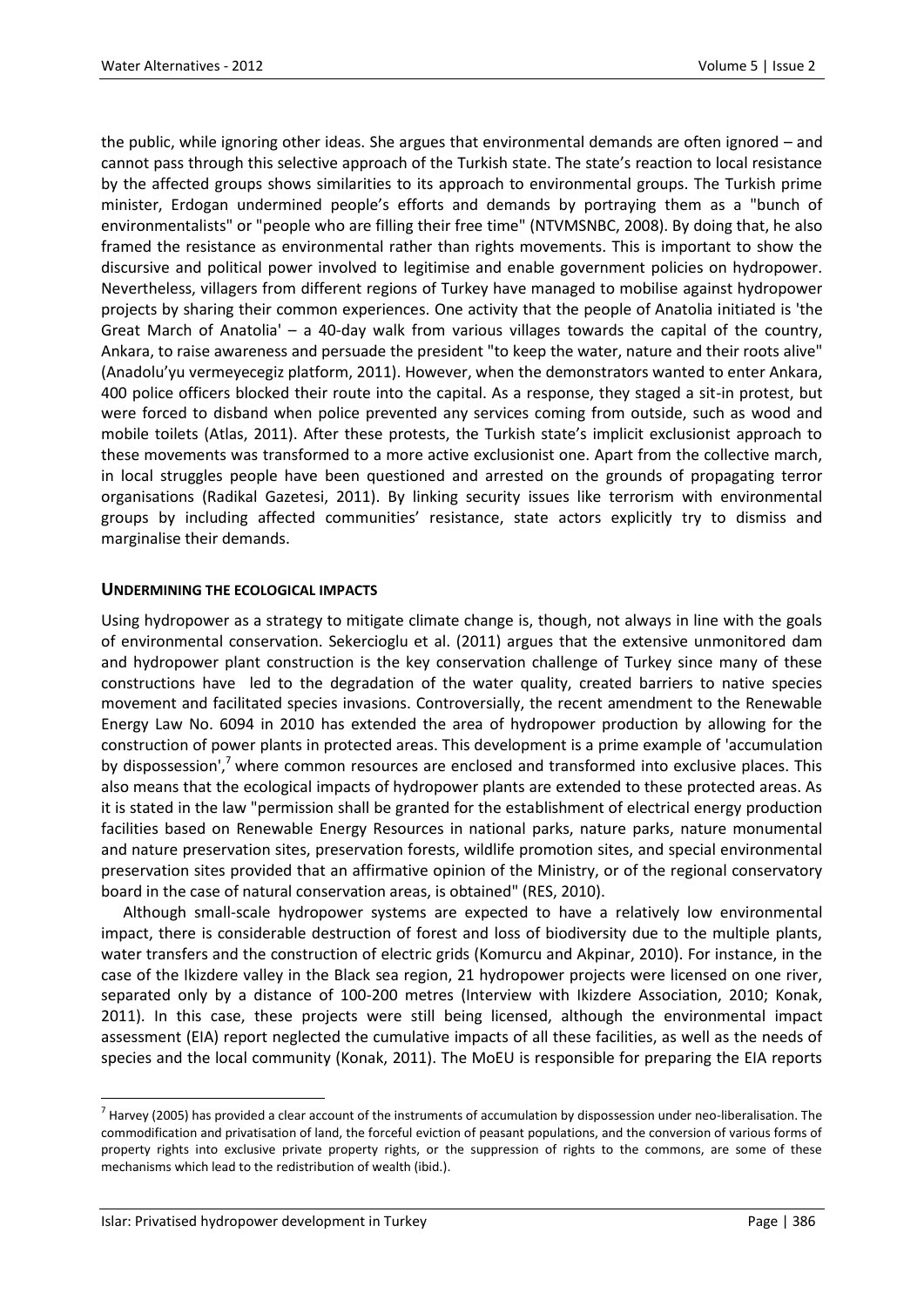necessary for the approval of projects. According to the water use rights contracts, projects whose installed capacity is under 10MW do not need EIA-reports to be approved. However, as the Ikizdere valley shows, even small-scale projects may cumulatively lead to environmental destruction if constructed and operated irresponsibly. Also, in the case of the Yuvarlakcay river, the MoEU did not require an EIA-report in order to approve the project since its installed capacity was deemed under 10 MW (Governorship of Mugla, letter of court decision, 2009). Yet, hundreds of trees were felled in one night, leading to massive mobilisation and uprisings from the local community (Interview with Yuvarlakcay Protection Platform, 2010).

Furthermore, these problems seem to be exacerbated by the fact that there have also been discrepancies between the decisions given by the MoEU regarding EIAs, and independent reports prepared by civil society and universities. For instance, a report prepared jointly by the Nature Conservation Centre and the Middle East Technical University concerning the construction of a hydropower plant on Barhal river (Black sea region) found several problems. Firstly, significant impacts of these plants on the groundwater level, fauna and flora habitat and the quality of water had been underestimated in the EIA reports (Muluk et al., 2009). Due to water diversions, the connection between downstream and upstream parts of the river was blocked, with significant impact upon fish migration. Secondly, there have also been examples of ambiguous decisions made by the Ministry's EIA commission concerning how much water is necessary for sustaining the environment. According to the water use rights contracts, projects should leave 10% of the flow considered necessary for sustaining fish populations, biodiversity and water quality. However, such a standard level of a minimum in-stream (or, environmental) flow is problematic, since it neglects the diverse nature of rivers. According to the experts, 40-60% of water is needed for sustaining the ecosystems of rivers (Sekercioglu et al., 2011; TMMOB, 2011).

Moreover, there is a lack of monitoring of whether plant operators maintain the minimum environmental flow requirements, meaning that it is basically left under the companies' control. The official in the EIA commission agreed that there are weaknesses and some procedural problems in the process. She pointed out that they are trying to establish an online monitoring system where it will be possible to follow in their webpage the minimum flow levels in different parts of the rivers. However, as she also added, they cannot always track whether or not the plant owner turns off the flow meter (Interview with EIA department official, Ankara 2012). Scheumann et al. (2011) also argue that the EIA is not an instrument to assess the cumulative effects and impacts of multiple projects on a single river. Instead she suggests that Turkey align itself with the EU directive on Strategic Environmental Assessment (SEA). Accordingly, the SEA is considered as a better instrument to assess the additive, cumulative and synergistic effects of policies (ibid).

Rushing the feasibility, technical and environmental assessments of hydropower plants can lead to serious and potentially irreversible environmental problems. However, it is also important to note that not every project has the same level of destructive effects on ecology and livelihoods. Some companies promote environmentally friendly hydropower projects, as well as participatory approaches before the implementation of decisions. From their perspective, any local resistance means loss of money and time, and thus is not beneficial for their business. Statkraft explicitly stated that dialogue and consent are needed on Turkish hydropower construction (Turkish Daily News, 25/10/10). In many cases, the first time local communities heard about these projects was when they saw construction in their valley, as they had not been effectively included in any stage of the EIA process. Another official from a private company stated: "[n]ow there is resistance to all hydropower plants because some companies recklessly continued their environmentally destructive hydropower construction" (Interview, 2011).

# **CONCLUSION**

This paper has argued that the recent privatised hydropower development in Turkey is an instance of 'water grabbing' and controversial in several ways. First, it represents an act of dispossession, by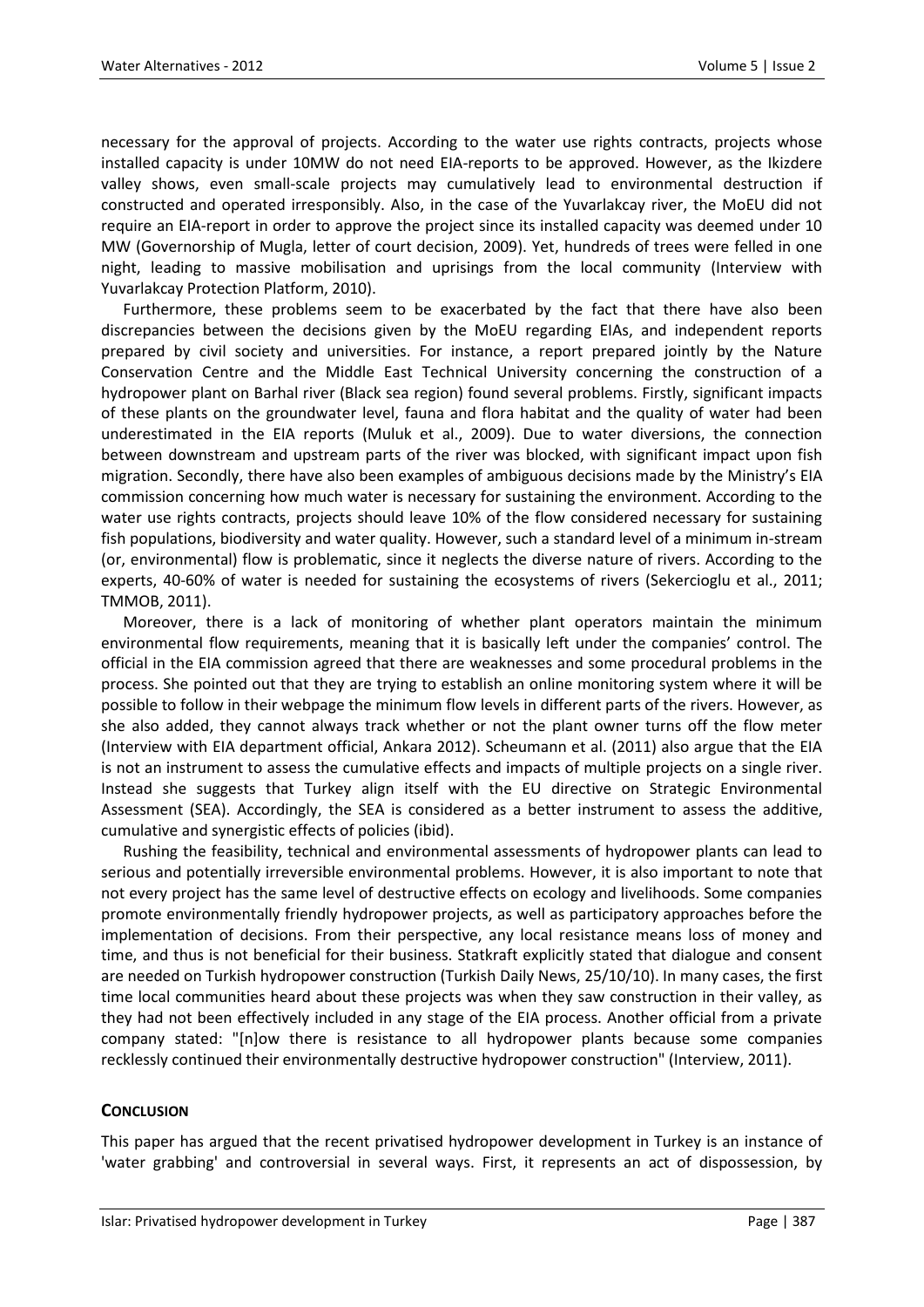changing the regimes of entitlements to the use and access to rivers. This connects to the paper's claim that Turkish water politics have been reconfigured along the lines of neoliberalism. By doing so, it generates a form of exclusion where legal frameworks regulate in a way that land and water under the property of state and rural communities are reallocated, despite leading to serious ecological and social impacts. The ambiguous EIA processes, renewable energy laws allowing construction on reserved and protected areas and urgent expropriation decisions are illustrations of how the legal rights are negotiated in a way that favours private interest. As a legitimate law-making body, the state produces a hegemonic understanding of rights through legality. In a neoliberal era, non-state actors are influential in determining government policies, and thus legal systems. Therefore, it is necessary to look at how rights are created, negotiated, contested and ignored at various levels in the decision-making processes. This will require a move from a legalistic exercise of creating laws and decrees, to a more rooted analysis of water rights, which include real-life challenges in implementing legal rights (Badenoch et al., 2011). In other words, a more inclusive approach to rights can mediate the interactions between people and environment, as well as between people who have different interests and share the same resource.

Second, new alliances between state and climate change community and the involvement of transnational companies imply "a more diffuse, opaque form of governance, with important political and technical consequences, namely a loss of transparency and accountability, and an incomplete assessment of the future economic returns and the environmental and social impacts of proposed projects" (Bakker, 1999). Nevertheless, profits derived from hydropower are transferred to the private entities. Rural communities have benefited from hydropower depending on the relations of social and material power. This has also shaped the perceptions to privatised hydropower, whether it is an opportunity or destruction.

Third, this article tries to show what it means to be dispossessed by describing the controversy from the perspective of rural communities, whose lives are dependent on rivers and their associated ecologies. Different understandings of water and various meanings attached to rivers are embedded in the discourses of resistance. Accordingly, in this case, hydropower projects signify that "the modern idea of water as objective, homogenous, ahistorical and 'devoid of cultural content' is complemented by its physical containment and isolation from people, and reinforced by modern techniques of management" (Linton, 2010). The resistance to hydropower emerged where this modern idea meets socio-nature, as local people consider themselves as part of the flow.

# **ACKNOWLEDGEMENTS**

I am grateful to several villagers in the Rize and Yuvarlakcay districts for sharing their lives with me. I also thank Anne Jerneck, Eric Clark, Leila Harris, Martin Lemberg-Pedersen, Melissa Hansen and Torsten Krause for their insightful comments on earlier drafts. I gratefully acknowledge the support of the LUCID Research School for inspiring discussions and I am of course alone responsible for any shortcomings.

# **REFERENCES**

Anadolu' yu vermeyecegiz. 2011. The press release[. http://vermeyoz.net/](http://vermeyoz.net/) (accessed 25 April 2011) Akdeniz Manset. 2011. *Alakir sit alanidir.* 4 June 2011.

Atlas. 2011. *Anadolunun derelerine polis baraji.* 24 May 2011.

Badenoch, N.; Lazarus, K.; Resurreccion, B.P. and Dao, N. 2011. Water governance and water rights in the Mekong Region. In Lazarus, K.; Badenoch, N.; Dao, N. and Resurreccion, B.P. (Eds), *Water rights and social justice in the Mekong region,* pp. 197-216. Washington, DC: Earthscan.

Bakker, K. 1999. The politics of hydropower: Developing the Mekong. *Political Geography* (18): 209-232.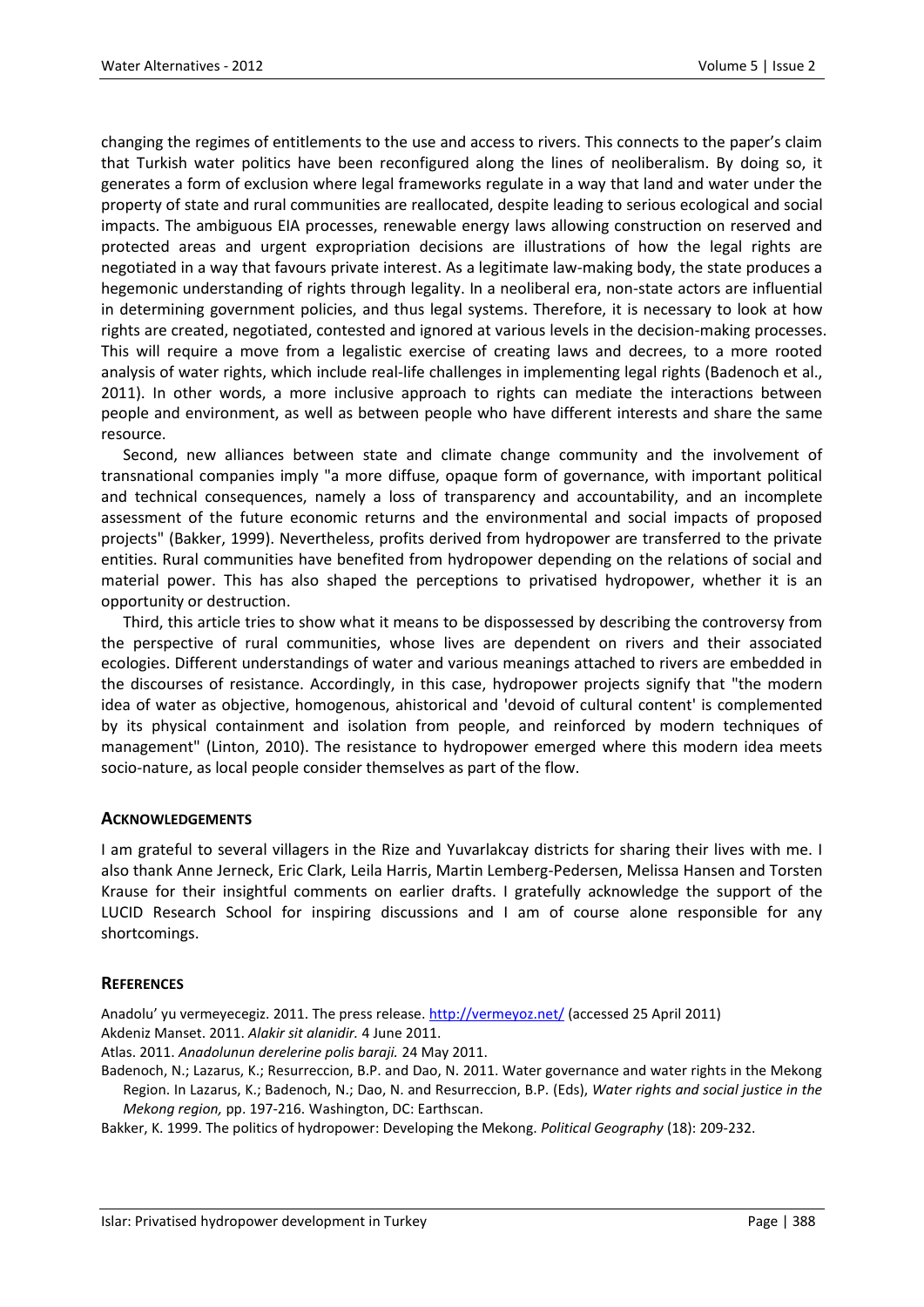- Baskan, A. 2011. Liberalization of Turkey's hydroelectricity sector. In Kibaroglu, A.; Scheumann, W. and Kramer, A. (Eds), *Turkey's water policy: National frameworks and international cooperation,* pp. 83-93*.* Berlin, Germany: Springer.
- Baskaya, S.; Baskaya, E. and Sari, A. 2011. The principal negative environmental impacts of small hydropower plants in Turkey. *African Journal of Agricultural Research* 6(14): 3284-3290.
- Bernstein, H. 2010. *Class dynamics of agrarian change*. Halifax: Fernwood; MA: Kumarian Press.
- Bianet. 2010. *Alakır İnsanı Vadisini Korumaya Kararlı.* 6 December 2010.
- Boelens, R. and Hoogendam, P. (Eds). 2002. *Water rights and empowerment*. Assen, the Netherlands: Van Gorcum.
- Boelens, R.; Zwarteveen, M. and Dik, R. 2005. Legal complexity in the analysis of water rights and water resource management. In Dik, R.; Boelens, R. and Zwarteveen, M. (Eds), *Liquid relations. Legal pluralism and contested water rights,* pp. 1-20. USA: The State University.
- Borras, S. and Franco, J. 2010. *Towards a broader view of the politics of global land grab: Rethinking land issues, reframing resistance.* ICAS Working Paper Series No. 001.Netherlands: TNI.
- Borras, S.; McMichael, P. and Scoones, I. 2010. The politics of biofuel, land and agrarian change: Editors' introduction. *Journal of Peasant Studies* 37(4): 575-592.
- Borras, S.; Hall, R.; Scoones, I.; White, B. and Wolford, W. 2011. Towards a better understanding of global land grabbing: An editorial introduction. *Journal of Peasant Studies* 38(2): 209-216.
- Çarkoğlu, A. and Eder, M. 2001. Domestic concerns and the water conflict over the Euphrates-Tigris river basin. *Middle Eastern Studies* 36(1): 41-71.
- Caykara Gazette. 2011. *HES Kavgasında Üç Kişi Tutuklandı.* 23 September 2011.
- Cerit-Mazlum, S. 2007. Süreklilik ve Değişimler Ekseninde Çevre Politikası (Environmental Policy: Continuities and Changes). In Erkul,H. and Gökdemir, L. (Eds), *Türkiye'de Cumhuriyetin Kuruluşundan Günümüze Uygulanan Kamu Politikaları-I (Public Policies in Turkey-I)*, pp. 219-256*.* Ankara: Detay.
- Coskun, O. 2011. Eurasian energy bridge. Revolve. No. 2. [www.revolve-magazine.com/2011/06/07/turkey](http://www.revolve-magazine.com/2011/06/07/turkey-eurasian-energy-bridge/)[eurasian-energy-bridge/](http://www.revolve-magazine.com/2011/06/07/turkey-eurasian-energy-bridge/) (26 October 2011)
- Dauvergne, P. and Neville, K.J. 2010. Forests, food, and fuel in the tropics: The uneven social and ecological consequences of the emerging political economy of biofuels. *The Journal of Peasant Studies* 37(4): 631-660.
- Dryzek, J. 2003. *Green states and social movements: Environmentalism in the United States, United Kingdom, Germany and Norway.* Oxford: Oxford University Press.
- Eberlein, C. and Heeb, M. 2011. *Climate finance in Turkey: The contribution of the World Bank Clean Technology Fund to transforming Turkish energy sector*. Zurich: Berne Declaration.
- EMRA (Energy Market Regulatory Authority). 2010. *The report on energy services.*
- [www.epdk.gov.tr/english/default.asp](http://www.epdk.gov.tr/english/default.asp) (accessed 15 March 2010)
- ENERDA (Energy investment and consultancy). 2012. *Satilik hes projeleri.* [www.enerda.com/index.php?dil=tr&sayfa=duyurular&duyuruid=47](http://www.enerda.com/index.php?dil=tr&sayfa=duyurular&duyuruid=47) (accessed 30 March 2012)
- Ferguson, J. 2010. The uses of neoliberalism. *Antipode* (41): 166-184.
- Guardian. 2011. *Turkey's Great Leap Forward risks cultural and environmental bankruptcy.* 29 May 2011.
- Hamsici, M. 2010. *Dereler ve Isyanlar*. Istanbul: NotaBene.
- Harris, L. and Islar, M. 2011. Neoliberalism, nature and changing modalities of environmental governance in contemporary Turkey. Presented at the economic crisis and the reorganization of the global economy conference in September 9-10, 2011 in Simon Fraser University, Vancouver.
- Harvey, D. 2005. *Brief history of neoliberalism*. Oxford: Blackwell.
- Haughton, G. 2002. Market making: Internationalisation and global water markets. *Environment and Planning A* 34(5): 791-807.
- Interview with DSI official. 2010. Ankara.
- Interviews with villagers from Yuvarlakcay. 2010. Mugla.
- Interviews with villagers from Ikizdere. 2010, Rize .
- Interview with villager from Ikizdere. 2011. Ankara.
- Interviews with private sector. 2011. Ankara.
- Interview with lawyer Fevzi Ozluer. 2012. Ankara.
- Interview with lawyer Yakup Okumusoglu. 2012. Zonguldak.
- IPCC (Intergovernmental Panel on Climate Change). 2011. Hydropower. In Edenhofer, O.; Pichs-Madruga, R.; Sokona, Y.; Seyboth, K.; Matschoss, P.; Kadner, S.; Zwickel, T.; Eickemeier, P.; Hansen, G.; Schlömer, S. and von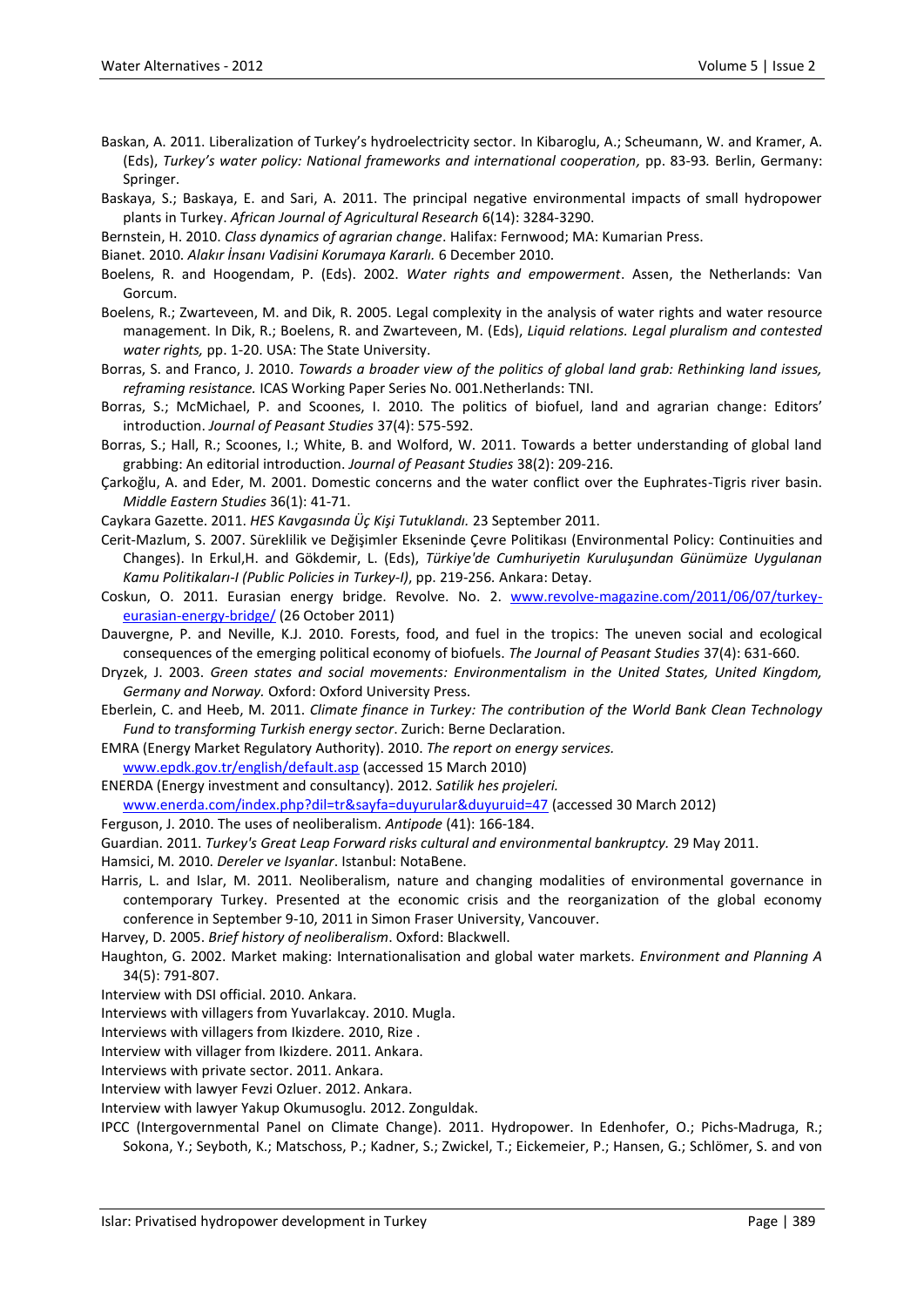Stechow, C. (Eds), *Special report on renewable energy sources and climate change mitigation*, pp. 437-495. Cambridge, United Kingdom; New York, NY, USA: Cambridge University Press.

- Islar, M. 2012. Struggles for recognition: Privatization of water use rights of Turkish rivers. *Local Environment: The International Journal of Justice and Sustainability* 17(3): 317-329.
- Kaygusuz, K. and Arsel, M. 2005. Energy politics and policy. In Adaman, F. and Arsel, M. (Eds), *Environmentalism in Turkey: Between democracy and development,* pp. 149-167. London: Ashgate.
- Kibaroglu, A.; Baskan, A. and Alp, S. 2009. Neo-liberal transitions in hydropower and irrigation water management in Turkey: Main actors and opposition groups. In Huitema, D. and Meijerink, S. (Eds), *Water policy entrepreneurs. A research companion to water transitions around the globe,* pp. 287-304*.* Cheltenham, UK: Edward Elgar.
- Kibaroglu, A. and Baskan, A. 2011. Turkey's water policy framework. In Kibaroglu, A.; Scheumann, W. and Kramer, A. (Eds), *Turkey's water policy: National frameworks and international cooperation,* pp. 3-25. Berlin, Germany: Springer.
- Kolcuoglu, D.2011. Incentives under the long-awaited Renewable Energy Law Turkey. [www.hg.org/article.asp?id=20931](http://www.hg.org/article.asp?id=20931) (accessed 2 November 2011)
- Konak, N. 2011. The emergence of environmental concerns and judiciary system: River-based hydro schemes in Turkey. Paper presented at the 7th International Conference on Environmental, Cultural, Economic and Social Sustainability in University of Waikato, Hamilton, New Zealand, 5-7 January 2011.
- Kömürcü, M.İ. and Akpınar, A. 2010. Hydropower energy versus other energy sources in Turkey, *Energy Sources*: *Part B: Economics, Planning, and Policy* 5(2): 185-198.
- Küçükali, S. and Barıs, K. 2009. Assessment of small hydropower (SHP) development in Turkey: Laws, regulations and EU policy perspective. *Energy Policy* 37(10): 3872-3879.
- Linton, J. 2010. *What is water? The history of a modern abstraction*. Vancouver: University of British Columbia Press.
- Mehta, L. 2006. *Water and human development: Capabilities, entitlements and power*. United Nations Human Development Report, UNDP. http://hdr.undp.org/es/informes/mundial/idh2006/trabajos/Mehta L rev.pdf (accessed 10 October 2011)
- Ministry of Energy and Natural Resources. 2010. Strategic plan 2010-2014. Ankara: The Republic of Turkey. [www.enerji.gov.tr/index.php?dil=en&sf=webpages&b=yayinlar\\_raporlar\\_EN&bn=550&hn=&id=40721](http://www.enerji.gov.tr/index.php?dil=en&sf=webpages&b=yayinlar_raporlar_EN&bn=550&hn=&id=40721) (accessed 15 May 2012)
- Muluk, C.; Tural, A.; Yilmaz, D.; Zeydanli, U. and Bilgin, C. 2009. *Barhal Vadisi Hidroelektrik Santral Etkileri Uzman Raporu,* [www.turkiyesumeclisi.net/dosyalar/barhal.pdf](http://www.turkiyesumeclisi.net/dosyalar/barhal.pdf) (accessed 25 April 2010)
- Molle, F.; Mollinga, P. and Meinzen‐Dick, R. 2008. Water, politics and development: Introducing Water Alternatives. *Water Alternatives* 1(1): 1‐6.
- Molle, F. 2008. Nirvana concepts, narratives and policy models: Insight from the water sector. *Water Alternatives* 1(1): 131‐156.
- Molle, F.; Mollinga, P.P. and Wester, P. 2009. Hydraulic bureaucracies and the hydraulic mission: Flows of water, flows of power. *Water Alternatives* 2(3): 328‐349.
- Mollinga, P. 2003. *On the waterfront: Water distribution, technology and agrarian change in a South Indian canal irrigation system*. New Delhi: Orient Longman.
- National Renewable Energy Laboratory. 2001. Small hydropower systems. United States of America.
- NTVMSNBC (National Television Microsoft Network National Broadcasting Company) 2008. *Erdogan: Ben cevrecinin daniskasiyim,* 23 August 2008.
- Özeke, H. B. 2006. Turkey: Privatization of electricity distribution sees the light.

[www.mondaq.com/article.asp?articleid=41696](http://www.mondaq.com/article.asp?articleid=41696)

- Radikal Gazetesi. 2011. *Hopa protestocularina terror suclamasi.* 12/10/2011.
- RES (Renewable Energy Sources), 2010. *The Law Amending the Law on Utilization of Renewable Energy Resources in Electricity Generation* (Law No. 6094), Official Gazette dated 08/01/2011.
- RHDSN. *Report on HEPPs, dams and status of nature in Turkey*. Istanbul: Turkish Water Assembly.
- Scheumann, W.; Baumann, V.; Mueller, A.; Mutschler, D.; Steiner, S. and Walenta, T. 2011. Environmental impact assessment in Turkish dam planning. In Kibaroglu, A.; Scheumann, W. and Kramer, A. (Eds), *Turkey's water policy: National frameworks and international cooperation,* pp. 139-159. Berlin, Germany: Springer.
- Sekercioglu, C.H.; Anderson, S.; Akcay, E.; Bilgin, R.; Can, Ö.E.; Semiz, G.; Tavşanoğlu, Ç.; Yokeş, M.B.; Soyumert, A.; İpekdal, K.; Sağlam, İ.K.; Yücel, M. and Dalfes, N. 2011. Turkey's globally important biodiversity in crisis. *Biological Conservation* 144(12): 2752-2769.